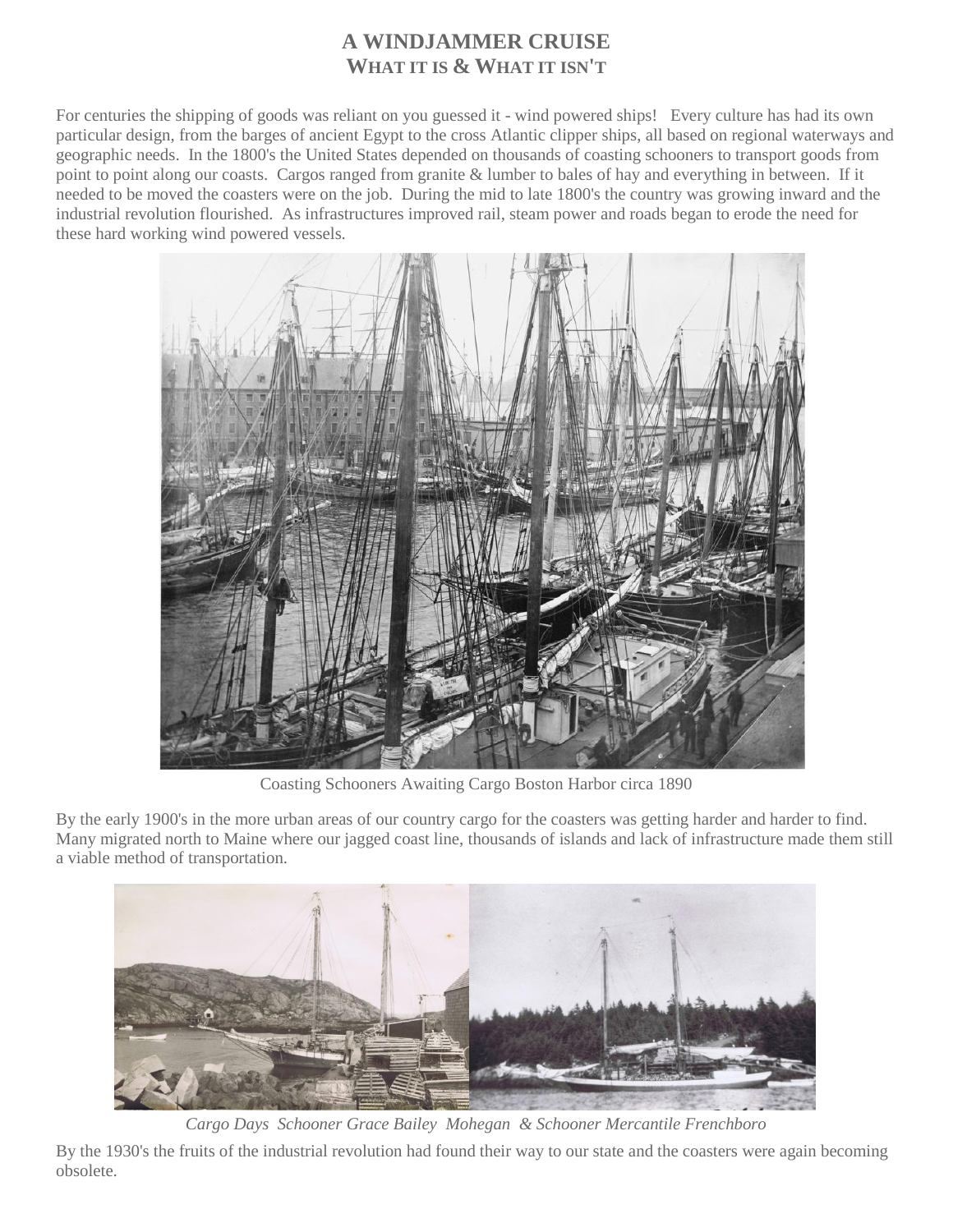Enamored by these graceful schooners and their disappearing way of life our founder, Frank Swift, set out to preserve this piece of history for future generations. Beginning with a small leased coasting schooner he offered his "Windjammer Cruises" along the coast of Maine to adventuresome travelers, inviting them to participate in the actual sailing of the vessel. In 1936 after making minor changes to accommodate passengers such as installing bunks where once there were cargo holds, this new and unique vacation opportunity was launched. The rest is history.



*Maine Windjammer Cruises Passengers at the Helm - circa1938 & 1995*

For the past 83 years Maine Windjammer Cruises® has remained true to our founders vision of preserving not only our coasting schooners but a bygone way of life. We sail as they did in the early days, using a wood burning stove for cooking, food is refrigerated in ice boxes; sails are heavy canvas, hemp rigging, compass and charts for navigation and original mechanical winches for raising the 300-400 pound anchors.



Sails are raised with manpower and the schooners are propelled by the wind. There is no set itinerary so each day of a windjammer cruise is a new adventure following the winds and tides as we explore the beautiful coast of Maine.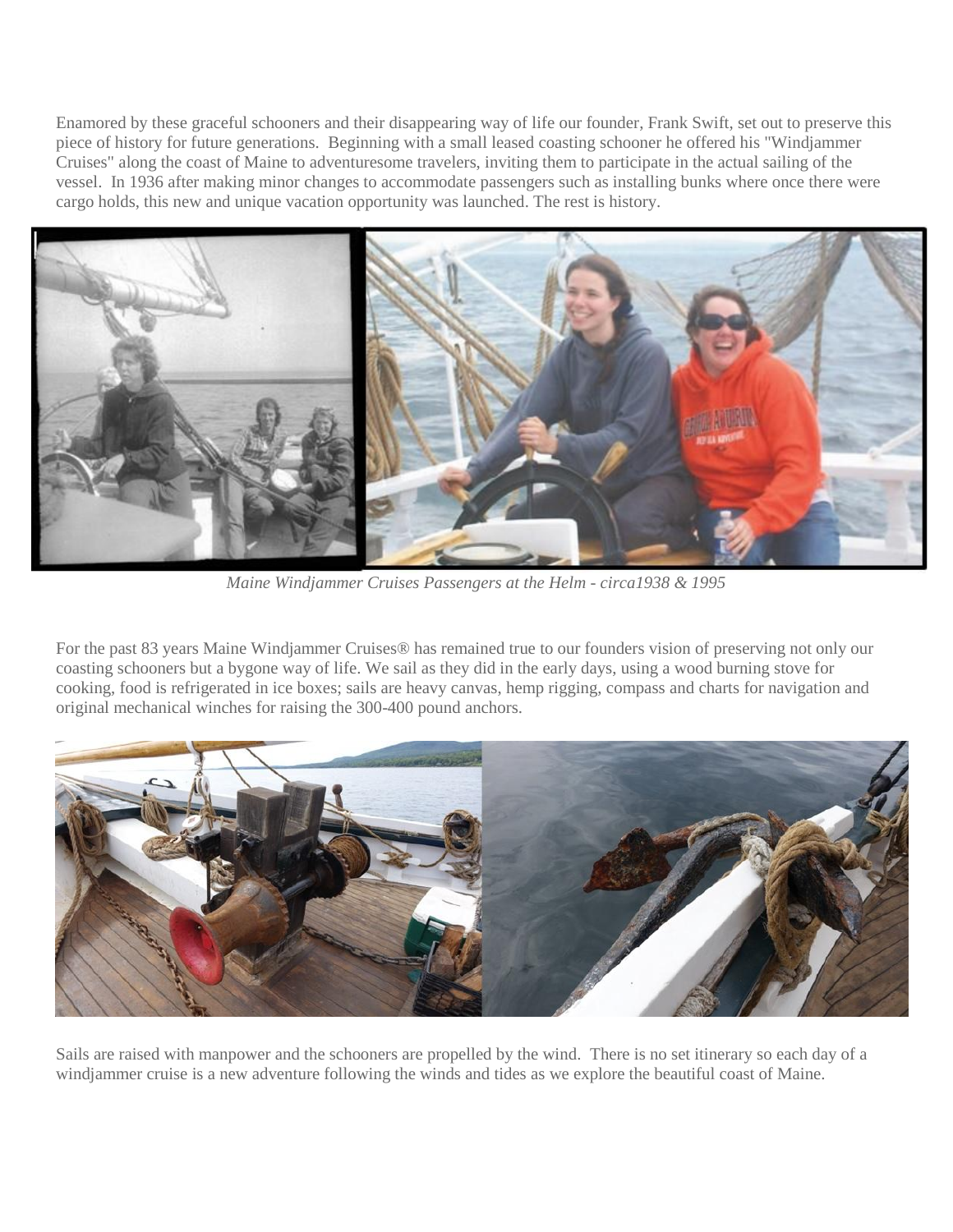As in years gone by, the cook is still a key crew member. Rising early and going to bed late, the cook keeps all on board well supplied with mouthwatering meals, snacks, freshly baked breads and tasty desserts, all prepared from scratch and cooked on the cozy wood burning stove in the galley.

In many ways the galley is the heart of the ship. More than a place to cook and eat, it serves as a place to grab a cup of hot coffee, gather for quiet conversations, a game of cards or just curl up with a good book.



*The cook remains a valued crew member*

Those considering sailing on our historic schooners for the first time have many questions about accommodation and amenities. The simple answer is, "You will have what you need.". They ask about outlets in the cabins, charging cell phones and internet availability. All of these require electricity and that requires generators. The equipment and the fuel tanks to run them would occupy a large amount of space and their operation creates noise and fumes from the fuel to run them. Aside from distracting from the core experience, this would be somewhat impractical since cell phone and internet connections are spotty at best while sailing. With the aid of a battery, we are able to accommodate medical devices such as CPAPs.

The addition of mechanical systems would move us farther away from the experience which we have committed to preserve. In order to maintain the authenticity of the early days of sail we have made only minimal concessions to our modern times. There are now private cabins, mechanical marine heads, a fresh hot water shower with water heated by the wood burning stove and a bank of batteries to provide power for overhead lights in cabins and companionways below deck.